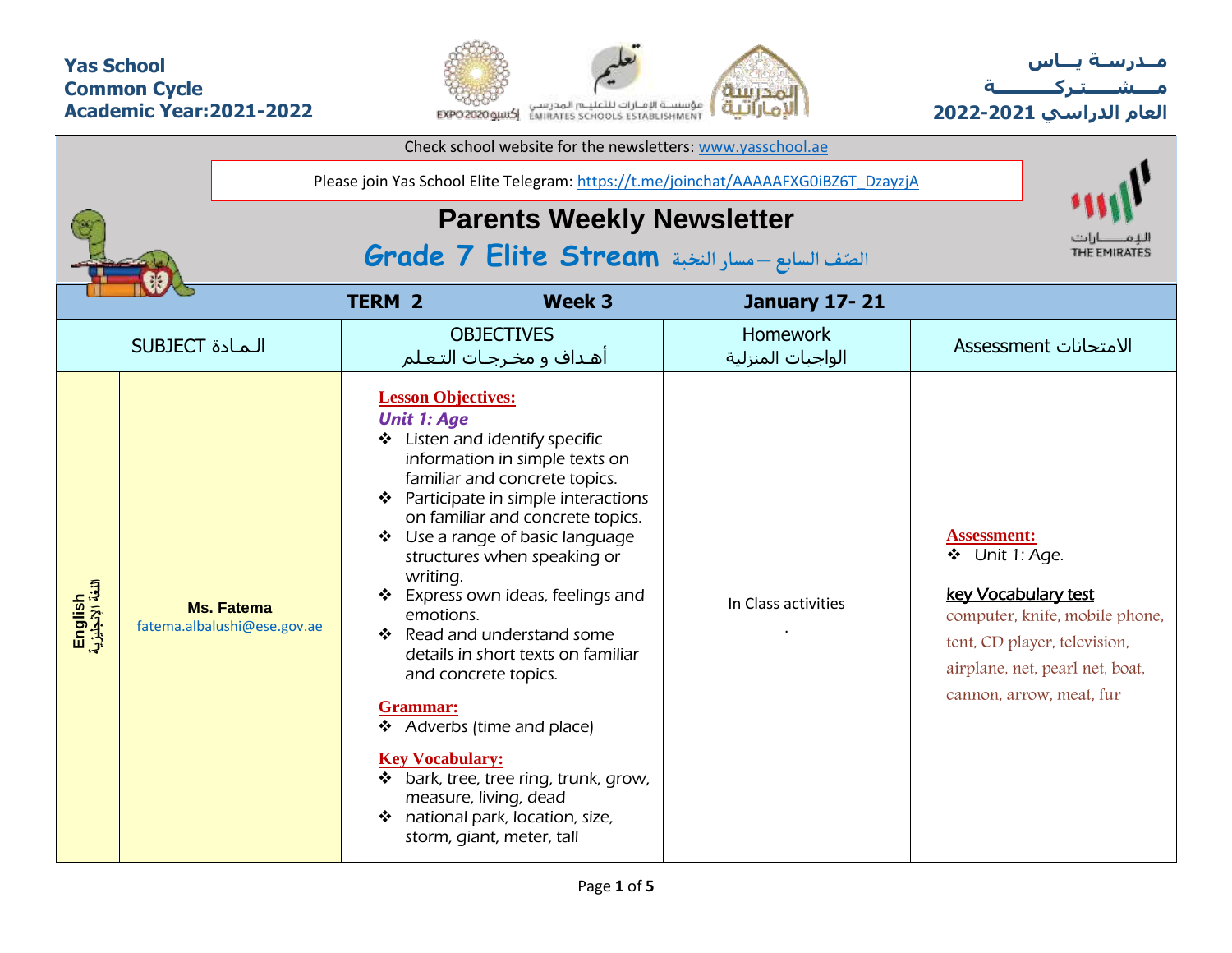| Math<br>الرياضيات | Ms. Khadija (7H, 7G)<br>Khadija.AAlteneiji@ese.gov.ae                 | Module 7 - Equations and Inequalities<br>M7L8 - Write and Solve Two-Step<br>$\bullet$<br>Inequalities<br>Module 8 - Linear Relationships and Slope<br>M8L1 - Proportional Relationships and<br>$\bullet$<br>Slope<br>M8L2 - Slope of a Line<br>$\bullet$<br>M8L3 - Similar Triangles and Slope<br>$\bullet$                                                                                             | Homework will be assigned on<br><b>ALEKS</b> | <b>Assessment</b><br>Students will be examined on lessons<br>(M7L8, M8L1, M8L2 and M8L3) on<br>Thursday 20 <sup>th</sup> January 2022 |
|-------------------|-----------------------------------------------------------------------|---------------------------------------------------------------------------------------------------------------------------------------------------------------------------------------------------------------------------------------------------------------------------------------------------------------------------------------------------------------------------------------------------------|----------------------------------------------|---------------------------------------------------------------------------------------------------------------------------------------|
| Math<br>الرياضيات | <b>Mr. Mohammad Bassam</b><br>(7E, 7F)<br>Mohammadb.hassan@ese.gov.ae | Module 7 - Equations and Inequalities<br>M7L6 - Write and Solve One-Step<br>$\bullet$<br><b>Addition and Subtraction Inequalities</b><br>M7L7 - Write and Solve One-Step<br>$\bullet$<br><b>Multiplication and Division Inequalities</b><br>M7L8 - Write and Solve Two-Step<br>$\bullet$<br>Inequalities<br>Module 8 - Linear Relationships and Slope<br>M8L1 - Proportional Relationships and<br>Slope | Homework will be assigned on<br><b>ALEKS</b> | Weekly pop-Quiz in the following<br>lessons:<br>(M7L2, M7L3, M7L4 and M7L5) on<br>Thursday 20th January 2022                          |
| Science<br>الطوم  | Mrs. Meeta (7E,7F)<br>Meeta.goklani@ese.gov.ae                        | <b>Shaping Earth's Surface</b><br>Students will explore how the<br>$\bullet$<br>movement of plates forms<br>mountain ranges and volcanoes<br>and causes earthquakes.<br>They will construct<br>$\bullet$<br>explanations, develop and use<br>models, and identify patterns<br>to understand how plates move<br>and interact.                                                                            | Will be posted on LMS.                       | Pop quiz<br>will be on Monday<br>17 <sup>th</sup> of January 2022<br>On the lesson<br>Development of the theory                       |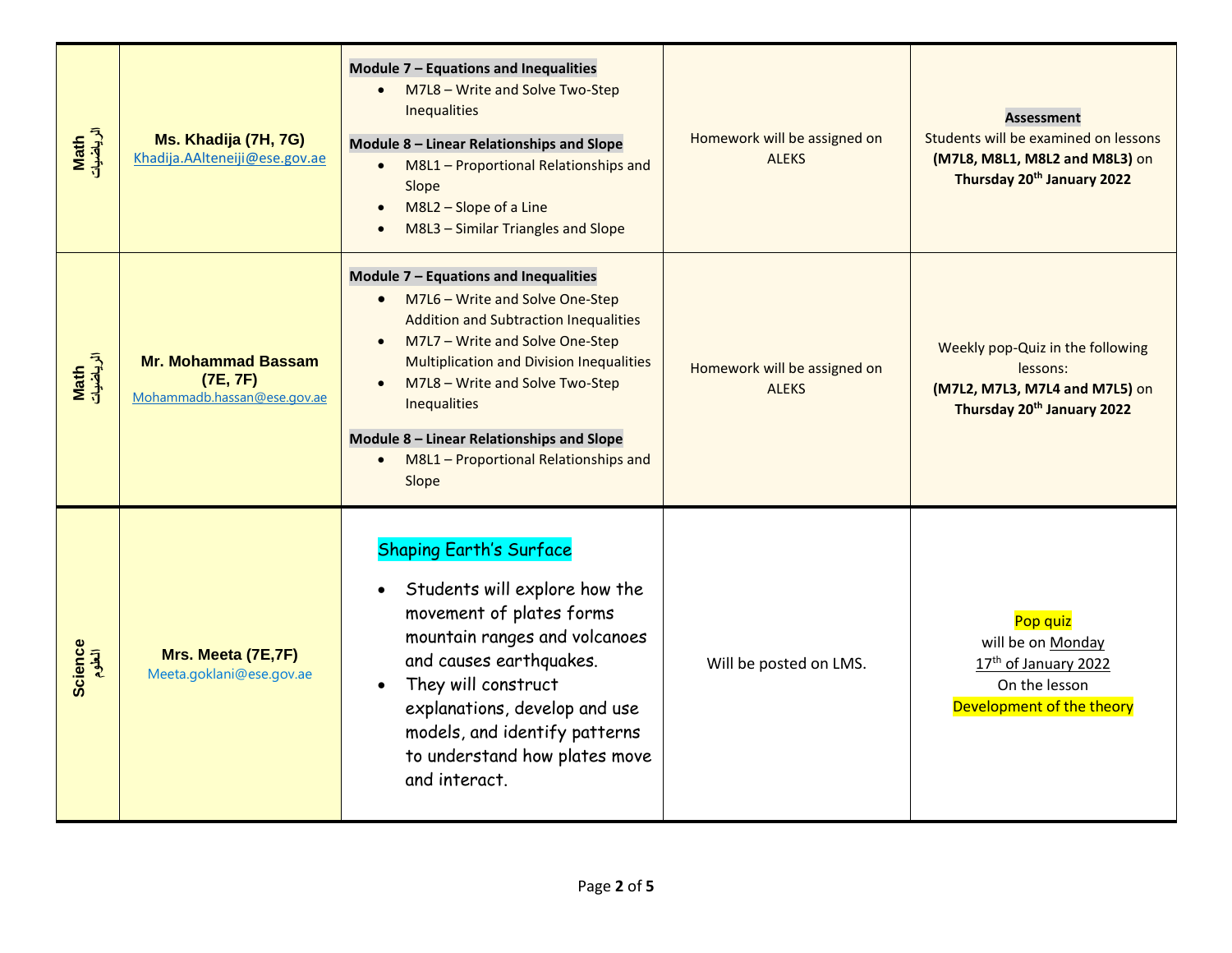| Science<br>العلوم                        | <b>Mrs. Alia (Girls)</b><br>Alia.Khraishah@ese.gov.ae   | <b>Shaping Earth's Surface</b><br>Students will explore how the<br>$\bullet$<br>movement of plates forms<br>mountain ranges and volcanoes<br>and causes earthquakes.<br>They will construct explanations,<br>develop and use models, and<br>identify patterns to understand<br>how plates move and interact. | Will be posted on LMS.        | Pop quiz<br>will be on Monday<br>17th of January 2022<br>On the lesson<br>Development of the theory                                                                                                                                                                |
|------------------------------------------|---------------------------------------------------------|--------------------------------------------------------------------------------------------------------------------------------------------------------------------------------------------------------------------------------------------------------------------------------------------------------------|-------------------------------|--------------------------------------------------------------------------------------------------------------------------------------------------------------------------------------------------------------------------------------------------------------------|
|                                          | المعلم حمد (7E, 7F)<br>hamed.elkhalil@ese.gov.ae        | قراءة: إنّ غدا لناظره قريب<br>قراءة: مصابيح الكلام<br>$\bullet$                                                                                                                                                                                                                                              | حل أنشطة بوابة التعلّم الذّكى | تسميع قصيدة "حكم و مواعظ"                                                                                                                                                                                                                                          |
| Arabic<br>اللغة العربية                  | المعلمة فاطمة (7G, 7H)<br>fatima-ym.alnuaimi@ese.gov.ae | درس نحو المبنى للمجهول<br>درس مصابيح الكلام                                                                                                                                                                                                                                                                  | التدريبات في البوابة الذكية   | امتحان في الدروس التالية :<br>• النصوص حولنا .<br>القصيدة حكم ومواعظ.<br>درس إن غداًلناظره قريب.<br>درس نحو المبني للمجهول.<br>يوم الخميس بتاريخ 20-1-2022                                                                                                         |
| islamic<br>التربية<br>الإسلامية          | المعلمة دلال<br>dalal.alhajeri@ese.gov.ae               | درس الاعتدال في الإنفاق                                                                                                                                                                                                                                                                                      | حل أنشطة الكتاب               |                                                                                                                                                                                                                                                                    |
| Social Studies+ ME<br>اجتماعیات وأخلاقیة | المعلمة أمانى<br>amany.alkindi@ese.gov.ae               | الدرس 3: نظام تحديد المواقع العالمي<br>الدرس 4: الخصائص الطبيعية لدولة<br>الإمارات العربية المتحدة                                                                                                                                                                                                           | حل المهمة 1-2 في منصة LMS     | <mark>الاختبار 1:</mark><br>الكمية ( درس نظم المعلومات الجغرافية +<br>درس الاستشعار عن بعد )<br>الاختبار سيكون <mark>متاحاً على منصة LMS</mark> من<br>يوم السبت 2022\1\15 الى يوم الجمعة<br>$2022\backslash1\backslash21$<br><mark>لن تخصص حصة لحل الاختبار</mark> |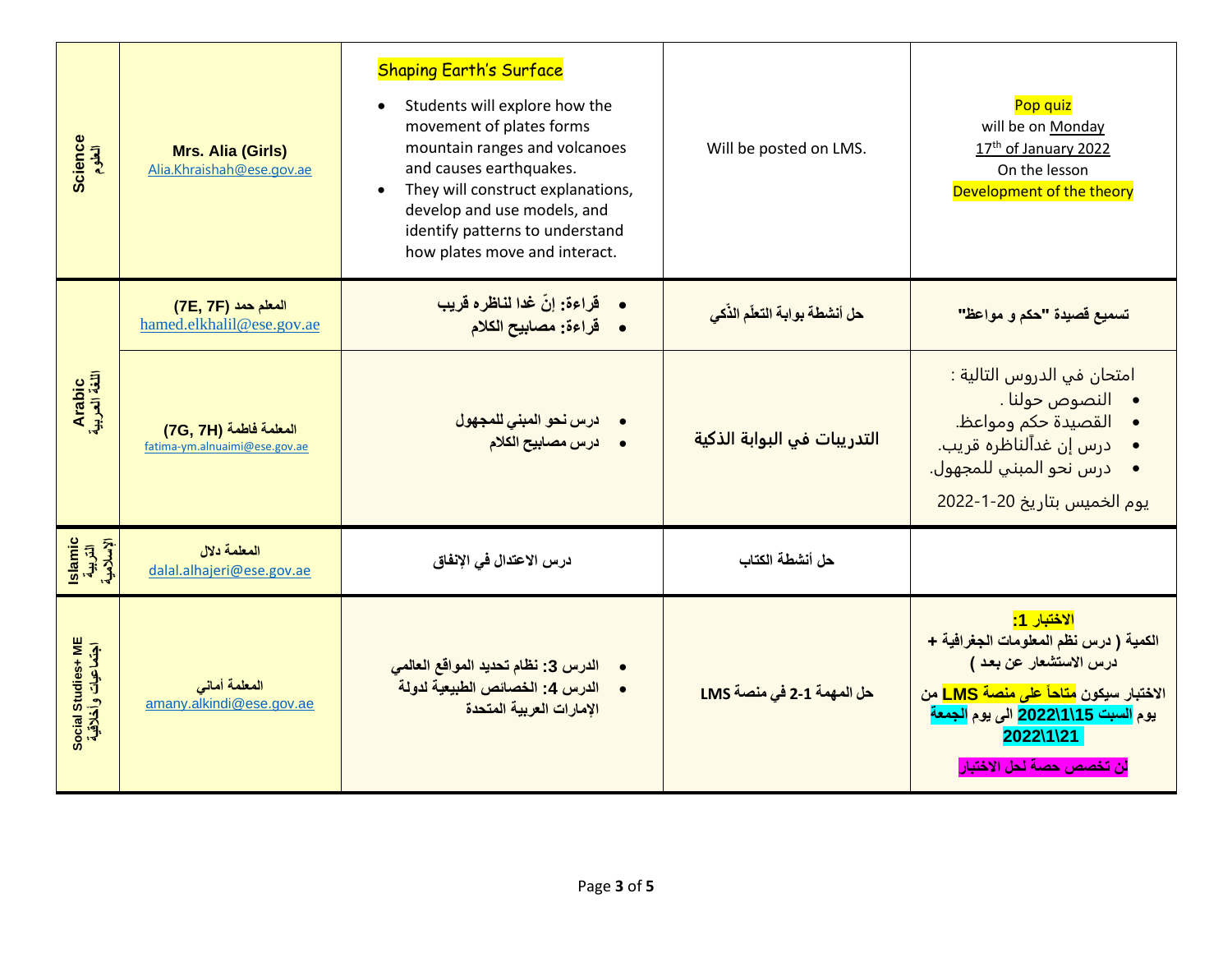| Design &<br>Technology<br>التصميم والتكنولوجيا                        | المعلمة نجوى (بنين)<br>najwa.alnagbi@ese.gov.ae                                                                 | Demonstrate a project that uses<br>$\bullet$<br>hardware and software<br>components to collect and<br>exchange data.    | <b>LMS Activities</b>                                                                  |  |
|-----------------------------------------------------------------------|-----------------------------------------------------------------------------------------------------------------|-------------------------------------------------------------------------------------------------------------------------|----------------------------------------------------------------------------------------|--|
| <b>Drama</b><br>$\sum_{i=1}^{n}$                                      | المعلم محمود صابر (بنين)<br>mahmoud.hmohamed@ese.gov.ae                                                         | •     تطوير المهارات الحركية والذهنية                                                                                   |                                                                                        |  |
|                                                                       | الفنون البصرية Visual Art<br>المعلمة جيهان + المعلمة فاتن<br>gehan.elhawy@ese.gov.ae<br>faten.koussa@ese.gov.ae | درس الطباعة الحجرية                                                                                                     | إرفاق اللوحة الفنية للدرس السابق على<br>برنامج LMS حتى يتم تقييم العمل الفنى<br>للطالب |  |
| Music<br>موسيقى                                                       | المعلم هاني (بنين)<br>hany.yahia@ese.gov.ae                                                                     | •    التخت الشرقي العربي                                                                                                |                                                                                        |  |
|                                                                       | المعلمة رحمه (بنات)<br>Rahma.Mehrez@ese.gov.ae                                                                  | • لودويغ فان بيتهوفن                                                                                                    |                                                                                        |  |
|                                                                       |                                                                                                                 |                                                                                                                         |                                                                                        |  |
|                                                                       | Mr. Wassim (Boys)<br>wassim.khouaja@ese.gov.ae                                                                  | <b>ATHLETICS:</b><br><b>Distance running</b>                                                                            | <b>SELF LEARNING IN LMS</b>                                                            |  |
| Education<br>التربية الرياضية والصحية<br><b>Health &amp; Physical</b> | <b>Ms. Rabab (Girls)</b><br>Rabeb.Garraz@moe.gov.ae                                                             | <b>ATHLETICS</b><br>-SHOT PUT-<br>Understand the correct shot-put grip<br>and delivery                                  | <b>SELF LEARNING IN LMS</b><br><b>EXIT CARD</b>                                        |  |
| Mandarin<br>البرنامج الصيني                                           | Mr. Yi Zeng (Boys)<br>Yi.Zeng@ese.gov.ae                                                                        | 1. Be able to know the family<br>members" 爸爸、妈妈、哥哥、姐<br>姐、弟弟、妹妹、爷爷、奶奶<br>2. Be able to ask and answer: 她是谁<br>? 她是我的妹妹。 | LMS-lesson1-Task1                                                                      |  |